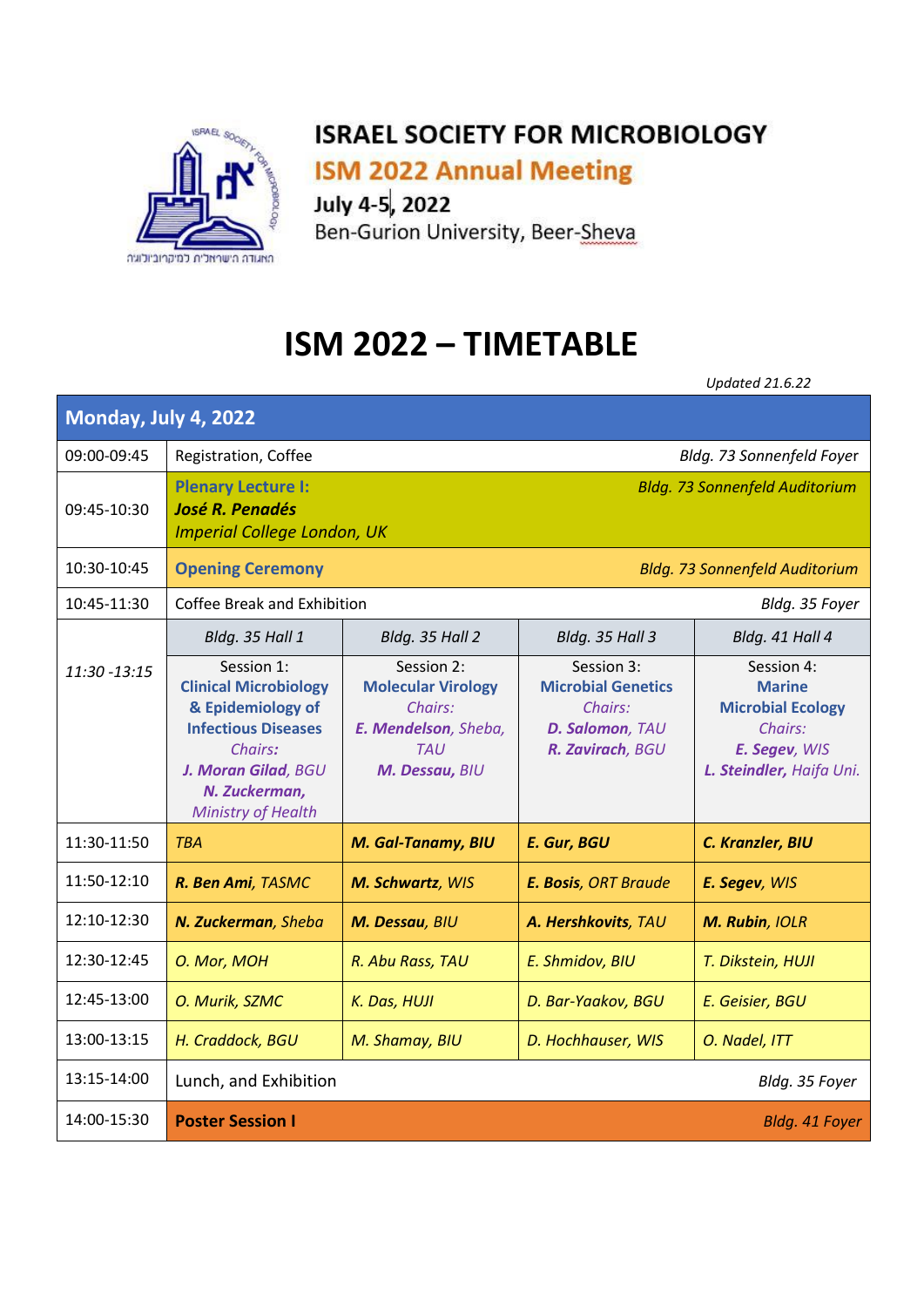

**ISM 2022 Annual Meeting** 

July 4-5, 2022<br>Ben-Gurion University, Beer-Sheva

| Monday, July 4, 2022 (Continued) |                                                                                                                         |                                                                                                                                           |                                                                                                                                                                      |                                                                                                            |
|----------------------------------|-------------------------------------------------------------------------------------------------------------------------|-------------------------------------------------------------------------------------------------------------------------------------------|----------------------------------------------------------------------------------------------------------------------------------------------------------------------|------------------------------------------------------------------------------------------------------------|
|                                  | Bldg. 35 Hall 1                                                                                                         | Bldg. 35 Hall 2                                                                                                                           | Bldg. 35 Hall 3                                                                                                                                                      | Bldg. 41 Hall 4                                                                                            |
| 15:30-16:30                      | Session 5:<br><b>Plant-Microbe</b><br><b>Interactions</b><br>Chairs:<br>D. Mintz, ARO<br>O. Finkel, HUJI                | Session 6:<br><b>Bacteriophages &amp;</b><br><b>Viruses</b><br>Chairs:<br><b>U. Gophna, TAU</b><br>S. Avrani,<br>Haifa U.                 | Session 7:<br><b>Applied Microbiology,</b><br><b>Biotechnology &amp;</b><br><b>Nanotechnology</b><br>Chair:<br>Livnat Afriat-Jurnou,<br><b>MIGAL</b>                 | Session 8:<br><b>Microbial Ecology I</b><br>Chairs:<br>E. Cytryn, ARO<br>J. Friedman, HUJI                 |
| 15:30-15:50                      | M. Sperfeld, WIS                                                                                                        | R. Hazan, HUJI                                                                                                                            | Z. Hayouka, HUJI                                                                                                                                                     | A. Erez, HUJI                                                                                              |
| 15:50-16:10                      | E. Korenblum, ARO                                                                                                       | N. Stern-Ginosar, WIS                                                                                                                     | <b>Yuval Shoham,</b><br><b>Technion</b>                                                                                                                              | M. Kolton, BGU                                                                                             |
| 16:10-16:30                      | O. Finkel, HUJI                                                                                                         | S. Avrani, Haifa U.                                                                                                                       | L. Afriat-Jurnou, MIGAL                                                                                                                                              | J. Friedman, HUJI                                                                                          |
| 16:30-17:00                      | Coffee Break and Exhibition<br>Bldg. 35 Foyer                                                                           |                                                                                                                                           |                                                                                                                                                                      |                                                                                                            |
|                                  |                                                                                                                         |                                                                                                                                           |                                                                                                                                                                      |                                                                                                            |
|                                  | Bldg. 35 Hall 1                                                                                                         | Bldg. 35 Hall 2                                                                                                                           | Bldg. 35 Hall 3                                                                                                                                                      | Bldg. 41 Hall 4                                                                                            |
| 17:00-17:45                      | Session 9:<br><b>Plant-Microbe</b><br><b>Interactions</b><br>(Continued)<br>Chairs:<br>D. Mintz, ARO<br>O. Finkel, HUJI | Session 10:<br><b>Bacteriophages &amp;</b><br><b>Viruses</b><br>(Continued)<br>Chairs:<br><b>U. Gophna, TAU</b><br>S. Avrani,<br>Haifa U. | Session 11:<br><b>Applied Microbiology,</b><br><b>Biotechnology &amp;</b><br><b>Nanotechnology</b><br>(Continued)<br>Chair:<br>Livnat Afriat-Jurnou,<br><b>MIGAL</b> | Session 12:<br><b>Microbial Ecology I</b><br>(Continued)<br>Chairs:<br>E. Cytryn, ARO<br>J. Friedman, HUJI |
| 17:00-17:15                      | R. Gupta, ARO                                                                                                           | S. Roitman, ITT                                                                                                                           | T. Duanis-Assaf, HUJI                                                                                                                                                | O. Lavy, BGU                                                                                               |
| 17:15-17:30                      | Raj Verma ARO                                                                                                           | N. Aframian, TAU                                                                                                                          | K. Yaniv, BGU                                                                                                                                                        | D. Nguyen, BGU                                                                                             |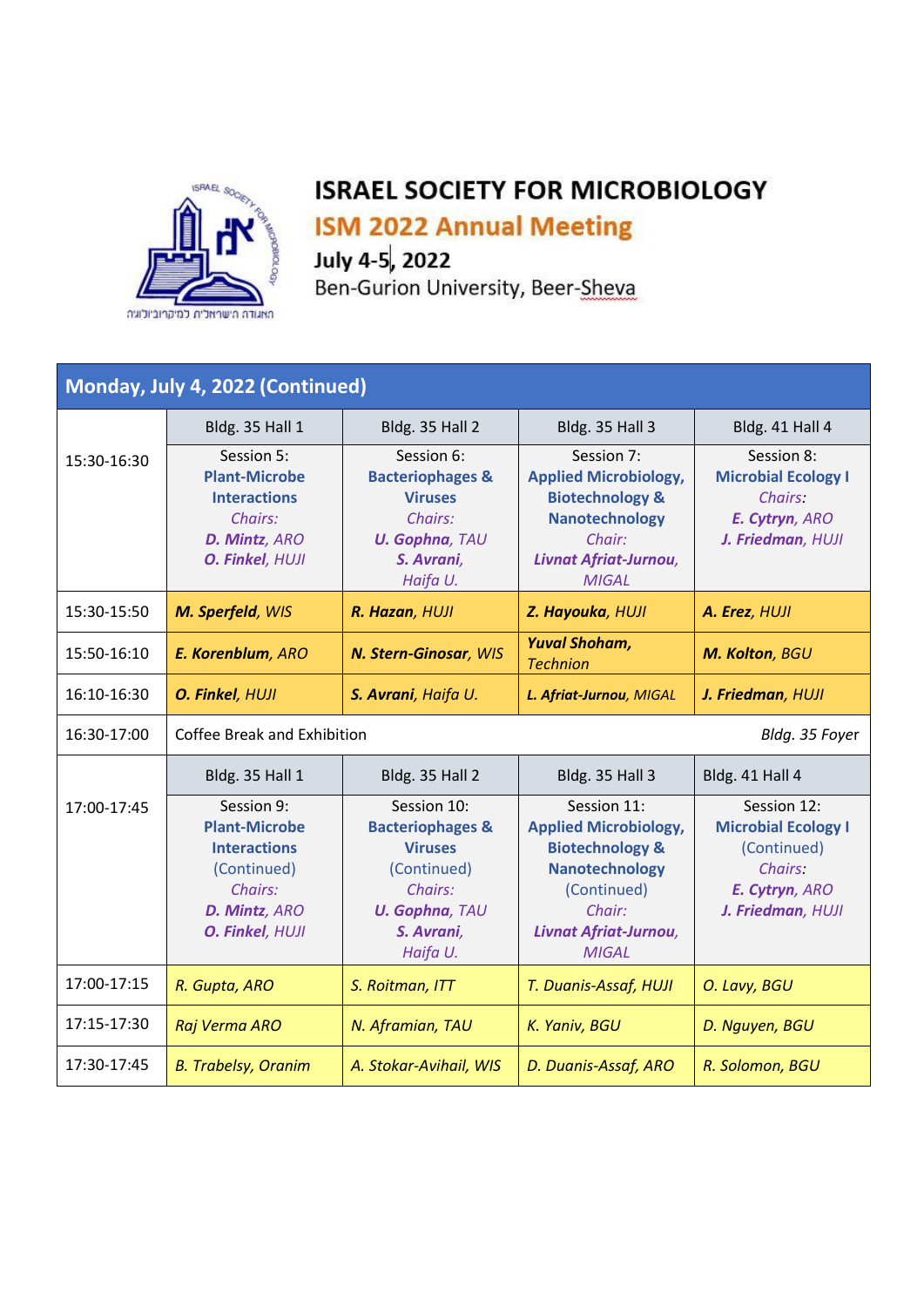

**ISM 2022 Annual Meeting** 

July 4-5, 2022

Ben-Gurion University, Beer-Sheva

# **TIMETABLE (Continued)**

| Tuesday, July 5, 2022 |                                                                                                                                                                      |                                                                                      |                                                                                                                                                            |                                                                                   |
|-----------------------|----------------------------------------------------------------------------------------------------------------------------------------------------------------------|--------------------------------------------------------------------------------------|------------------------------------------------------------------------------------------------------------------------------------------------------------|-----------------------------------------------------------------------------------|
| 09:00-09:45           | Registration, Coffee                                                                                                                                                 |                                                                                      |                                                                                                                                                            | Bldg. 73 Sonnenfeld Foyer                                                         |
| 09:45-10:30           | <b>Plenary Lecture II:</b><br><b>Bldg. 73 Sonnenfeld Auditorium</b><br><b>Alvaro Sanchez</b><br>National Biotechnology Center CNB-CSIC, Spain & Yale University, USA |                                                                                      |                                                                                                                                                            |                                                                                   |
| 10:30-11:15           | Coffee Break and Exhibition<br>Bldg. 35 Foyer                                                                                                                        |                                                                                      |                                                                                                                                                            |                                                                                   |
|                       | Bldg. 35 Hall 1                                                                                                                                                      | Bldg. 35 Hall 2                                                                      | Bldg. 35 Hall 3                                                                                                                                            | Bldg. 41 Hall 4                                                                   |
| 11:15 -13:00          | Session 13:<br><b>Host - Pathogen</b><br><b>Interactions I</b><br>Chairs:<br>Y. Litvak, HUJI<br>O. Laufman, WIS                                                      | Session 14:<br><b>Microbial Eukaryotes</b><br>Chairs:<br>E. Jami, ARO<br>I. Onn, BIU | Session 15:<br><b>Applied Microbiology,</b><br><b>Biotechnology &amp;</b><br><b>Nanotechnology II</b><br>Chairs:<br>R. Daniel, ITT<br>L. Noda-Garcia, HUJI | Session 16:<br><b>Microbiome</b><br>Chairs:<br>E. Elinav, WIS<br>M. Yassour, HUJI |
| 11:15-11:35           | T. Hagai, TAU                                                                                                                                                        | M. Kupiec, TAU                                                                       | N. Geva-Zatorsky, ITT                                                                                                                                      | N. Shental, Open Uni.                                                             |
| 11:35-11:55           | <b>Shai Bel, BIU</b>                                                                                                                                                 | A. Shemi, WIS                                                                        | Y. Dorfan, Reichman                                                                                                                                        | E. Mills, HUJI                                                                    |
| 11:55-12:15           | O. Laufman, WIS                                                                                                                                                      | E. Jami. ARO                                                                         | A. Levy, HUJI                                                                                                                                              | C. Eddie. ARO                                                                     |
| 12:15-12:30           | H. Cohen, TAU                                                                                                                                                        | N. Zung, WIS                                                                         | E. Reznik, ITT                                                                                                                                             | R. Levin, BIU                                                                     |
| 12:30-12:45           | G. Rosenberg, WIS                                                                                                                                                    | T. Orbach, BIU                                                                       | <b>B. Jana, TAU</b>                                                                                                                                        | L. Narunsky-Haziza, WIS                                                           |
| 12:45-13:00           | T. Wein, WIS                                                                                                                                                         | G. Anand, ARO                                                                        | D. Laor Bar-Yosef, TAU                                                                                                                                     | Y. Sher, MIGAL                                                                    |
| 13:00-13:45           | Lunch, and Exhibition<br>Bldg. 35 Foyer                                                                                                                              |                                                                                      |                                                                                                                                                            |                                                                                   |
| 13:45-15:10           | <b>Poster Session II</b><br>Bldg. 41 Foyer                                                                                                                           |                                                                                      |                                                                                                                                                            |                                                                                   |
| 14:40-15:10           | <b>ISM Annual Member's Assembly</b>                                                                                                                                  |                                                                                      |                                                                                                                                                            | Bldg. 35 Hall 3                                                                   |